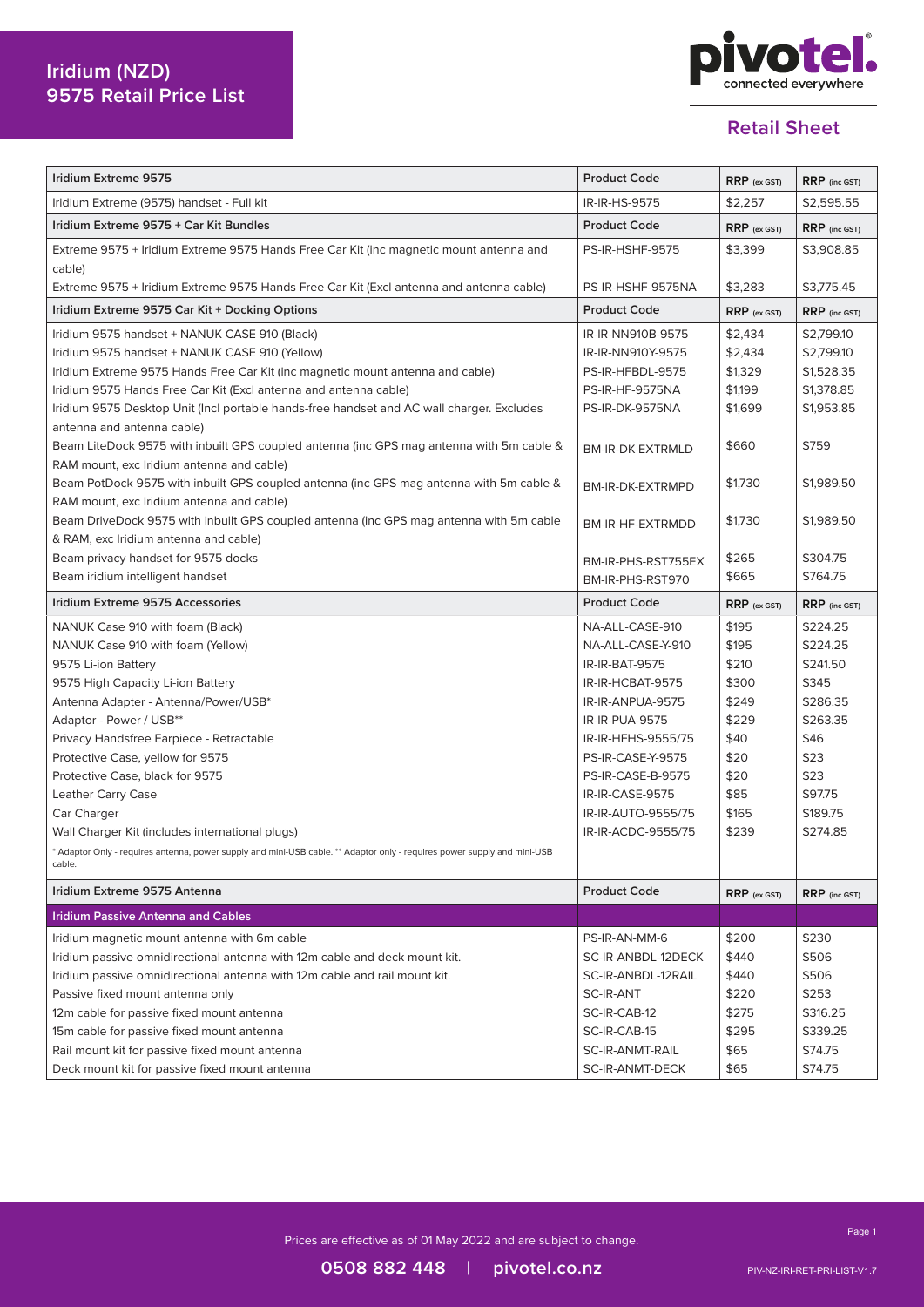# **Iridium (NZD) 9575 Retail Price List**



#### **Retail Sheet**

| Beam magnetic patch antenna with 5m cable                 | BM-IR-AN-RST215     | \$385 | \$442.75 |
|-----------------------------------------------------------|---------------------|-------|----------|
| Portable auxiliary antenna                                | IR-IR-AN-9555/75    | \$245 | \$281.75 |
| High gain whip antenna with coax tail (incl. 4.5m cable)  | PS-IR-ANBDL-WST-5 5 | \$775 | \$891.25 |
| Large patch with base connector (incl. 6m cable)          | PS-IR-ANBDL-LPB-6   | \$595 | \$684.25 |
| High gain mini stick with base connector (incl. 6m cable) | PS-IR-ANBDL-MSB-6   | \$595 | \$684.25 |

Prices are effective as of 01 May 2022 and are subject to change.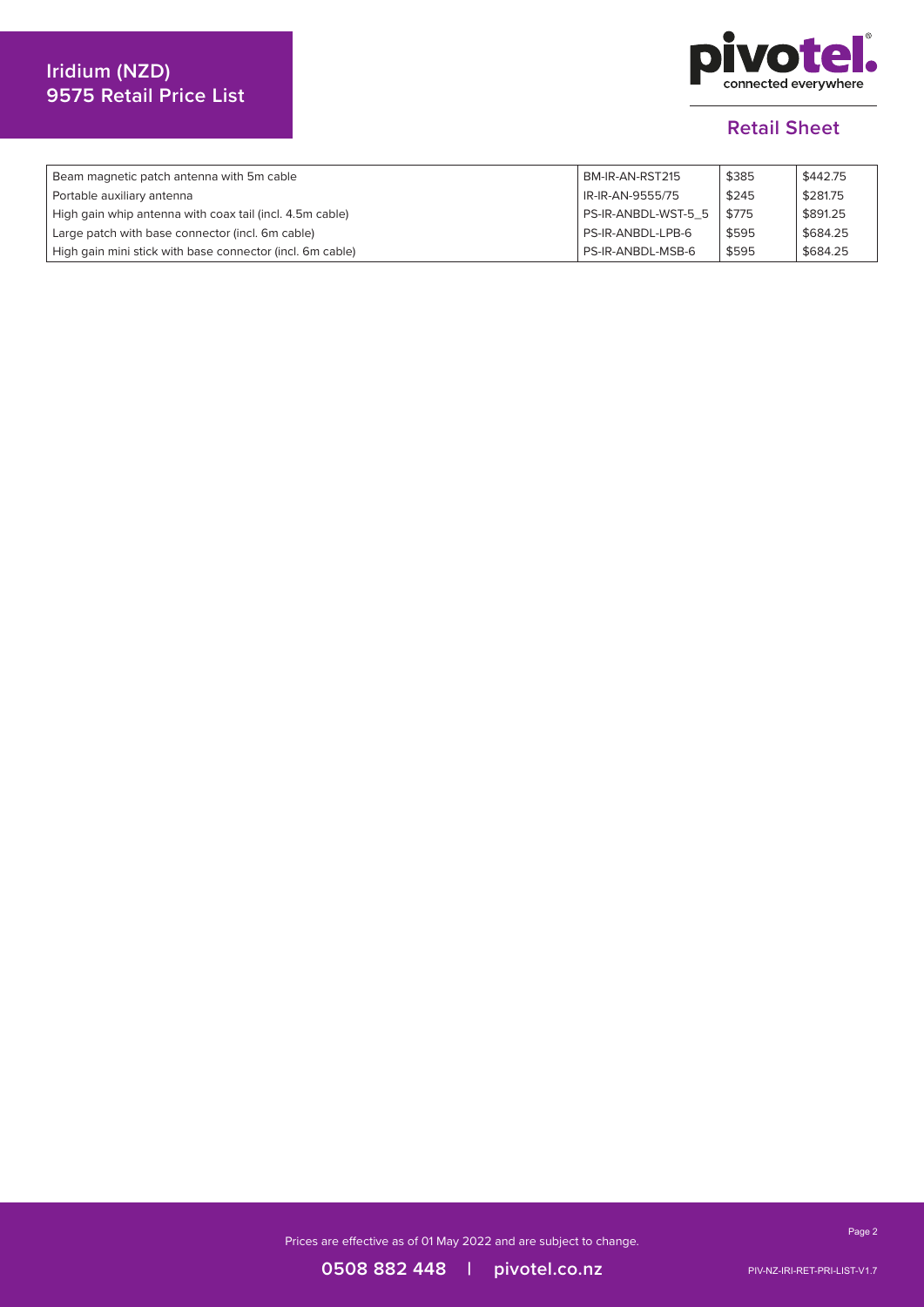# **Iridium (NZD) 9555 Retail Price List**



### **Retail Sheet**

| Iridium 9555                                                                                 | <b>Product Code</b>      | RRP (ex GST)   | RRP (inc GST) |
|----------------------------------------------------------------------------------------------|--------------------------|----------------|---------------|
| Iridium 9555 Handset - full kit                                                              | IR-IR-HS-9555            | \$1,934        | \$2,244.10    |
| Iridium 9555 + Car Kit Bundles                                                               | <b>Product Code</b>      | $RRP$ (ex GST) | RRP (inc GST) |
| Iridium 9555 + Iridium 9555 Hands Free Car Kit (inc magnetic mount antenna and cable)        | <b>PS-IR-HSHF-9555</b>   | \$3,069        | \$3,529.35    |
| Iridium 9555 + Iridium 9555 Hands Free Car Kit (Excl antenna and antenna cable)              | PS-IR-HSHF-9555NA        | \$2,940        | \$3,381       |
| Iridium 9555 Car Kit + Docking Options                                                       | <b>Product Code</b>      | $RRP$ (ex GST) | RRP (inc GST) |
| Iridium 9555 handset + NANUK CASE 910 (Black)                                                | IR-IR-NN910B-9555        | \$2,112        | \$2,428.80    |
| Iridium 9555 handset + NANUK CASE 910 (Yellow)                                               | IR-IR-NN910Y-9555        | \$2,112        | \$2,428.80    |
| Iridium 9555 Hands Free Car Kit (inc magnetic mount antenna and cable)                       | PS-IR-HFBDL-9555         | \$1,329        | \$1,528.35    |
| Iridium 9555 Hands Free Car Kit (excluding antenna and antenna cable)                        | <b>PS-IR-HF-9555NA</b>   | \$1,199        | \$1,378.85    |
| Privacy Handset to suit Iridium 9555/9575 Hands Free Car Kit                                 | PS-IR-HFPHS-             | \$239          | \$274.85      |
|                                                                                              | 9555/05A                 |                |               |
| Spare RF insert for Iridium 9555 Hands Free Car Kit and Desktop unit                         | <b>PS-IR-RFIN-9555</b>   | \$59           | \$67.85       |
| Iridium 9555 Desktop Unit (Incl portable hands-free handset and AC wall charger. Excludes    | PS-IR-DK-9555NA          | \$1,429        | \$1,643.35    |
| antenna and antenna cable)                                                                   |                          |                |               |
| Beam IntelliDock9555 (exc antenna and cable). Compatible with any of the Iridium Single Mode | <b>BM-IR-DK-9555ID</b>   | \$1,415        | \$1,627.25    |
| Passive Antenna listed below.                                                                |                          |                |               |
| Beam PotsDock 9555 (inc GPS mag antenna with 5m cable & RAM, excludes Iridium antenna        | BM-IR-DK-9555PD          | \$1,800        | \$2,070       |
| and cable). Compatible with any of the Iridium Single Mode Passive Antenna listed below.     |                          |                |               |
| Beam privacy handset for 9555 docks                                                          | BM-IR-PHS-RST755I        | \$265          | \$304.75      |
| Iridium 9555 Accessories                                                                     | <b>Product Code</b>      | $RRP$ (ex GST) | RRP (inc GST) |
| NANUK Case 910 with foam (Black)                                                             | NA-ALL-CASE-910          | \$195          | \$224.25      |
| NANUK Case 910 with foam (Yellow)                                                            | NA-ALL-CASE-Y-910        | \$195          | \$224.25      |
| 9555 Li-ion Battery                                                                          | IR-IR-BAT-9555           | \$195          | \$224.25      |
| 9555 High Capacity Li-ion Battery                                                            | IR-IR-HCBAT-9555         | \$285          | \$327.75      |
| Privacy Handsfree Earpiece - Retractable                                                     | IR-IR-HFHS-9555/75       | \$40           | \$46          |
| Protective case, yellow for 9575                                                             | <b>PS-IR-CASE-Y-9555</b> | \$20           | \$23          |
| Protective case, black for 9575                                                              | PS-IR-CASE-B-9555        | \$20           | \$23          |
| 9555 Leather Carry Case                                                                      | IR-IR-CASE-9555          | \$85           | \$97.75       |
| Antenna Adapter only                                                                         | IR-IR-ANA-9555           | \$115          | \$132.25      |
| Car Charger (12 volt DC)                                                                     | IR-IR-AUTO-9555/75       | \$165          | \$189.75      |
| Wall Charger Kit (includes international AC)                                                 | IR-IR-ACDC-9555/75       | \$239          | \$274.85      |
| Iridium 9555 Antenna                                                                         | <b>Product Code</b>      | $RRP$ (ex GST) | RRP (inc GST) |
| <b>Iridium Passive Antenna and Cables</b>                                                    |                          |                |               |
| Iridium magnetic mount antenna with 6m cable                                                 | PS-IR-AN-MM-6            | \$200          | \$230         |
| Iridium passive omnidirectional antenna with 12m cable and deck mount kit.                   | SC-IR-ANBDL-12DECK       | \$440          | \$506         |
| Iridium passive omnidirectional antenna with 12m cable and rail mount kit.                   | SC-IR-ANBDL-12RAIL       | \$440          | \$506         |
| Passive fixed mount antenna only                                                             | SC-IR-ANT                | \$220          | \$253         |
| 12m cable for passive fixed mount antenna                                                    | SC-IR-CAB-12             | \$275          | \$316.25      |
| 15m cable for passive fixed mount antenna                                                    | SC-IR-CAB-15             | \$295          | \$339.25      |
| Rail mount kit for passive fixed mount antenna                                               | <b>SC-IR-ANMT-RAIL</b>   | \$65           | \$74.75       |
| Deck mount kit for passive fixed mount antenna                                               | SC-IR-ANMT-DECK          | \$65           | \$74.75       |
| Beam magnetic patch antenna with 5m cable                                                    | BM-IR-AN-RST215          | \$385          | \$442.75      |
| Portable Auxiliary Antenna                                                                   | IR-IR-AN-9555/75         | \$245          | \$281.75      |
| Large patch base connector (inc. 6m cable)                                                   | PS-IR-ANBDL-LPB-6        | \$595          | \$684.25      |
| High gain whip antenna with coax tail (incl. 1m plus 4.5m cable)                             | PS-IR-ANBDL-WST-5_5      | \$775          | \$891.25      |
| High gain mini stick with base connector (inc. 6m cable)                                     | PS-IR-ANBDL-MSB-6        | \$595          | \$684.25      |

Prices are effective as of 01 May 2022 and are subject to change.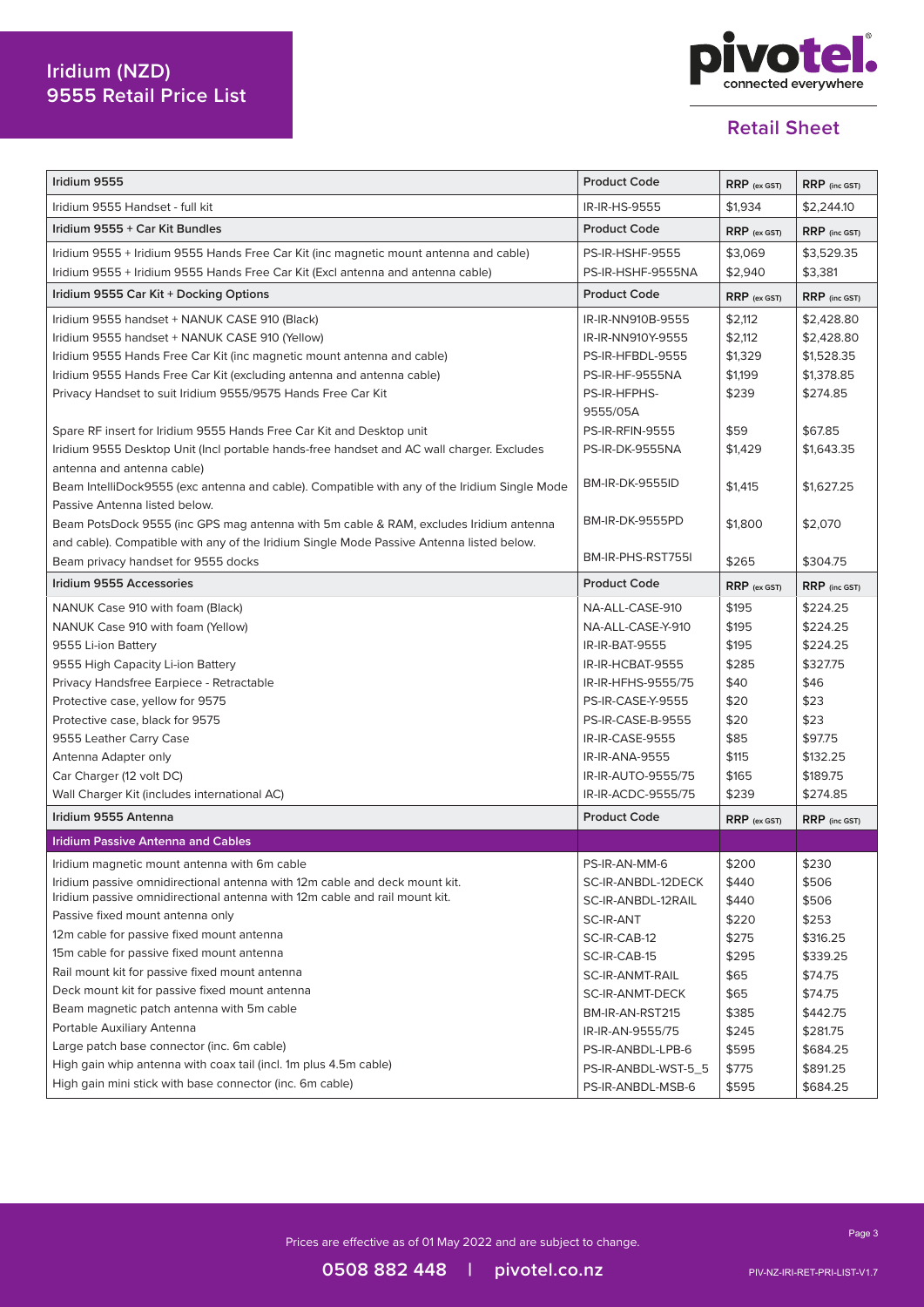

| Iridium Extreme GO!                                                                           | <b>Product Code</b> | RRP (ex GST) | RRP (inc GST) |
|-----------------------------------------------------------------------------------------------|---------------------|--------------|---------------|
| Iridium GO! Satellite Device                                                                  | IR-IR-TE-GO         | \$1.494      | \$1,718.10    |
| Pivotel Iridium GO! Fixed Installation or Marine Kit - Rail (inc GO! Adaptor cable, passive   | PS-IR-GOBDL-RAIL    | \$590        | \$678.50      |
| antenna, 12m cable, rail mount and wall bracket kit. Excludes Iridium GO!)                    |                     |              |               |
| Pivotel Iridium GO! Fixed Installation or Marine Kit - Deck (inc GO! Adaptor cable, passive   | PS-IR-GOBDL-DECK    | \$590        | \$678.50      |
| antenna, 12m cable, deck mount and wall bracket kit. Excludes Iridium GO!)                    |                     |              |               |
| Pivotel Iridium Vehicular kit - magnetic antenna (inc windscreen RAM mount, wall bracket kit, | PS-IR-GOBDL-VEH     | \$350        | \$402.50      |
| magnetic mount antenna with 6m cable, GO! adaptor cable and Ram ball mount. Excludes          |                     |              |               |
| Iridium GO!)                                                                                  |                     |              |               |
| Iridium GO! Accessories                                                                       | <b>Product Code</b> | RRP (ex GST) | RRP (inc GST) |
| Cable for External Antenna, TS9 to TNC-F for Iridium GO                                       | SC-IR-CAB-GO        | \$105        | \$120.75      |
| Spare battery - 9560 Battery 3500mAh for Iridium GO                                           | IR-IR-BAT-GO        | \$145        | \$166.75      |
| Wall Mount Bracket Kit for Iridium GO                                                         | IR-IR-TEMT-GO       | \$95         | \$109.25      |
| Cigarate lighter Plug to USB convertor (no cable) for Iridium GO                              | IR-IR-AUTO-GO       | \$36         | \$41.40       |
| AC Charger, USB 5V 2.1A, Black, 4 region plugs, Boxed for Iridium GO                          | IR-IR-ACDC-GO       | \$105        | \$120.75      |
| USB Cable (1.2m) USB to Micro USB for Iridium GO                                              | IR-IR-USB-GO-1_2    | \$26         | \$29.90       |
| Outdoor USB Cable (5m) USB to Micro USB for Iridium GO                                        | IR-IR-USB-GO-5      | \$105        | \$120.75      |
| Protective Cover for Iridium GO                                                               | IR-IR-COVER-GO      | \$36         | \$41.40       |
| Carry Bag for Iridium GO                                                                      | IR-IR-CASE-GO       | \$79         | \$90.85       |
| Standard windscreen RAM Mount for Iridium GO (composite mount with suction cup base)          | RM-IR-TEMT-WS-GO    | \$80         | \$92          |
| Iridium GO! Antenna                                                                           | <b>Product Code</b> | RRP (ex GST) | RRP (inc GST) |
| External passive antenna, adaptor cable, 12m cable, rail mount kit                            | SC-IR-ANBDL-GO-     | \$545        | \$626.75      |
|                                                                                               | 12RAIL              |              |               |
| External passive antenna, adaptor cable, 12m cable, deck mount kit                            | SC-IR-ANBDL-GO-     | \$545        | \$626.75      |
|                                                                                               | 12DECK              |              |               |
| Iridium magnetic mount antenna with 6m cable*                                                 | PS-IR-AN-MM-6       | \$200        | \$230         |
| Portable Auxiliary Antenna*                                                                   | IR-IR-AN-9555/75    | \$245        | \$281.75      |
| Large patch base connector (inc. 6m cable)*                                                   | PS-IR-ANBDL-LPB-6   | \$595        | \$684.25      |
| High gain whip antenna with coax tail (incl. 1m plus 4.5m cable)*                             | PS-IR-ANBDL-WST-5_5 | \$775        | \$891.25      |
| High gain mini stick with base connector (inc. 6m cable)*                                     | PS-IR-ANBDL-MSB-6   | \$595        | \$684.25      |

**\*Requires Iridium GO! adaptor cable SC-IR-CAB-GO to connect to Iridium GO!**

Prices are effective as of 01 May 2022 and are subject to change.

**1300 882 448 | pivotel.com.au 0508 882 448 | pivotel.co.nz**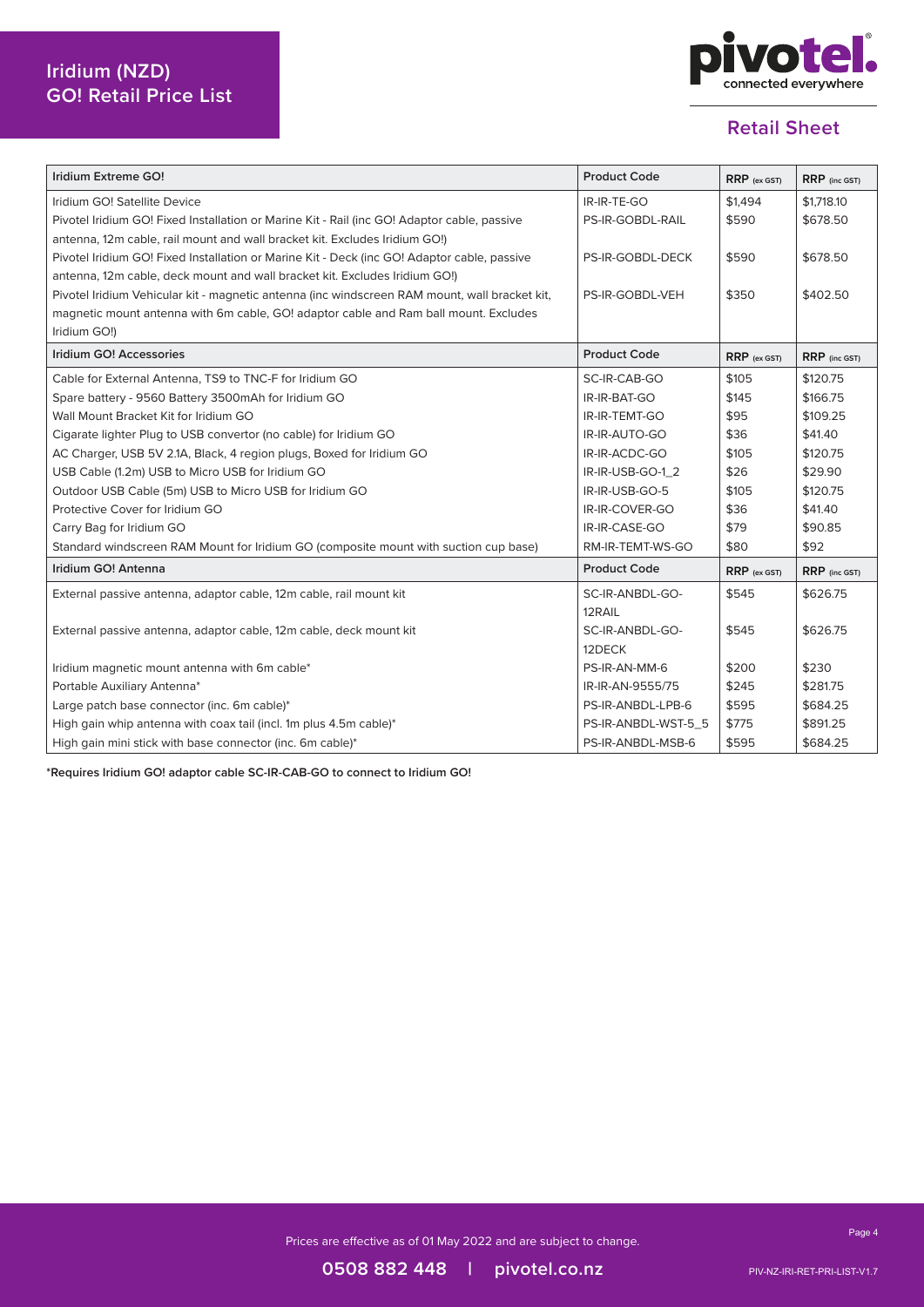

| Iridium Push To Talk (PTT) handsets and terminal                                            | <b>Product Code</b>  | $RRP$ (ex GST) | RRP (inc GST) |
|---------------------------------------------------------------------------------------------|----------------------|----------------|---------------|
| Iridium Extreme 9575 PTT Handset                                                            | IR-IR-HS-9575PTT     | \$2,749        | \$3,161.35    |
| ICOM IC-SAT100 PTT handset, inc handset with battery, single charger with AC adapter and    | IC-PTT-HS            | \$1,925        | \$2,213.75    |
| belt clip.                                                                                  |                      |                |               |
| ICOM IC-SAT100M in building and in vehicle PTT terminal                                     | IC-PTT-100M          | \$4,290        | \$4,933.50    |
| <b>ICOM VE-PG4 ROIP Gateway</b>                                                             | IC-PTT-ROIP-VEPG4    | \$3,399        | \$3,908.85    |
| Iridium 9575 PTT handset + NANUK CASE 910 (Black)                                           | IR-IR-NN910B-9575PTT | \$2,914        | \$3,351.10    |
| Iridium 9575 PTT handset + NANUK CASE 910 (Yellow)                                          | IR-IR-NN910Y-9575PTT | \$2,914        | \$3,351.10    |
| Icom IC-SAT100 PTT handset + NANUK CASE 910 (Black)                                         | IC-PTT-NN910B        | \$2,090        | \$2,403.50    |
| Icom IC-SAT100 PTT handset + NANUK CASE 910 (Yellow)                                        | IC-PTT-NN910Y        | \$2,090        | \$2,403.50    |
| <b>ICOM PTT Accessories</b>                                                                 | <b>Product Code</b>  | $RRP$ (ex GST) | RRP (inc GST) |
| <b>Battery and Charger</b>                                                                  |                      |                |               |
| Battery for ICOM IC-SAT100 PTT handset                                                      | IC-PTT-BAT           | \$199          | \$228.85      |
| Single charger, inc AC adapter                                                              | IC-PTT-BATCHG1       | \$101          | \$116.15      |
| Multi charger, up to 6 batteries with/without handset (inc AC adapter)                      | IC-PTT-BATCHG6       | \$550          | \$632.50      |
| <b>Audio option - Speaker Microphone</b>                                                    |                      |                |               |
|                                                                                             |                      |                |               |
| Speaker Microphone with 3.5mm jack, waterproof                                              | IC-PTT-MIC-HM222     | \$235          | \$270.25      |
| Tie-Clip Microphone with 2.5mm jack                                                         | IC-PTT-MIC-HM163MC   | \$290          | \$333.50      |
| ACC Adapter, 3.5mm jack earphone adapter                                                    | IC-PTT-ADAP-AD135    | \$65           | \$74.75       |
| ACC Adapter, For use with Hirose plug accessory                                             | IC-PTT-ADAP-AD118    | \$100          | \$115         |
| <b>Audio options - Earphones</b>                                                            |                      |                |               |
| Earphone 2.5mm plug (Use with HM136MC)                                                      | IC-PTT-EP-EH15B      | \$50           | \$57.50       |
| Tube earphone adapter. (Use with EH15B)                                                     | IC-PTT-EP-SP32       | \$45           | \$51.75       |
| Earphone 2.5mm plug (Use with HM163MC)                                                      | IC-PTT-EP-SP26       | \$40           | \$46          |
| Earphone 3.5mm plug (Use with HM222 or AD135)                                               | IC-PTT-EP-SP27       | \$40           | \$46          |
| Earphone 2.5mm plug (Use with HM163MC)                                                      | IC-PTT-EP-SP28       | \$39           | \$44.85       |
| Earphone 3.5mm plug (Use with HM222 or AD135)                                               | IC-PTT-EP-SP29       | \$35           | \$40.25       |
| Earphone 3.5mm plug (Use with HM222 or AD135)                                               | IC-PTT-EP-SP40       | \$40           | \$46          |
| For manual PTT, VOX operation                                                               | IC-PTT-EP-V55MC      | \$209          | \$240.35      |
| <b>Audio options - Headsets</b>                                                             |                      |                |               |
| Earhook type with boom microphone (Use with VS5MC)                                          | IC-PTT-HFHS-HS94     | \$45           | \$51.75       |
| Behind-the-head type (Use with VS5MC)                                                       | IC-PTT-HFHS-HS95     | \$328          | \$377.20      |
| Throat microphone type (Use with VS5MC)                                                     | IC-PTT-HFHS-HS97     | \$59           | \$67.85       |
| Bluetooth <sup>®</sup> Headset                                                              | IC-PTT-BTHS-VS3      | \$232          | \$266.80      |
| <b>Others</b>                                                                               |                      |                |               |
| Leather case and harness for IC-SAT100                                                      | IC-PTT-CS-SAT100     |                | \$143.75      |
|                                                                                             |                      | \$125<br>\$21  | \$24.15       |
| <b>Belt Clip</b>                                                                            | IC-PTT-BC-MBB5       |                |               |
| Antenna                                                                                     |                      |                |               |
| Antenna (as supplied with IS-SAT100)                                                        | IC-PTT-AN-FAS102U    | \$330          | \$379.50      |
| AH38 external pole mount Iridium passive antenna. Suitable for SAT100 only. Use with cable  | IC-PTT-AN-AH38       | \$560          | \$644         |
| OPC-2113 (10 m, 32.8 ft) or user supplied coaxial cable.                                    |                      |                |               |
| AH41 external Iridium active antenna. Suitable for SAT100 only. Use with cable OPC-2462 (59 | IC-PTT-AN-AH41       | \$2,640        | \$3,036       |
| m, 193.5 ft) or user supplied coaxial cable (Max. 169 m, 554.5 ft).                         |                      |                |               |
| External Iridium antenna with 1.5m cable (suitable for SAT100 and SAT100M. For longer cable | IC-PTT-AN-AH40       | \$302          | \$347.30      |
| length, add OPC2422 5m cable)                                                               |                      |                |               |
| <b>Cables</b>                                                                               |                      |                |               |
| DC Power Cable (Use with BC214N)                                                            | IC-PTT-CAB-OPC656    | \$20           | \$23          |
| 10m antenna cable for AH38.                                                                 | IC-PTT-CAB-OPC2113   | \$300          | \$345         |
| 59m antenna cable for AH41.                                                                 | IC-PTT-CAB-OPC2462   | \$285          | \$327.75      |
| Connection cable for VE-PG4 (5m in length)                                                  | IC-PTT-CAB-OPC2412   | \$170          | \$195.50      |
| 5m antenna cable for external Iridium antenna (Use with AH40)                               | IC-PTT-CAB-OPC2422   | \$199          | \$228.85      |
| <b>Dock</b>                                                                                 |                      |                |               |
| Dock for ICOM PTT handset IC-SAT100 (charges IC-SAT100 while docking)                       | IC-PTT-DK-BC247      | \$519          | \$596.85      |
|                                                                                             |                      |                |               |